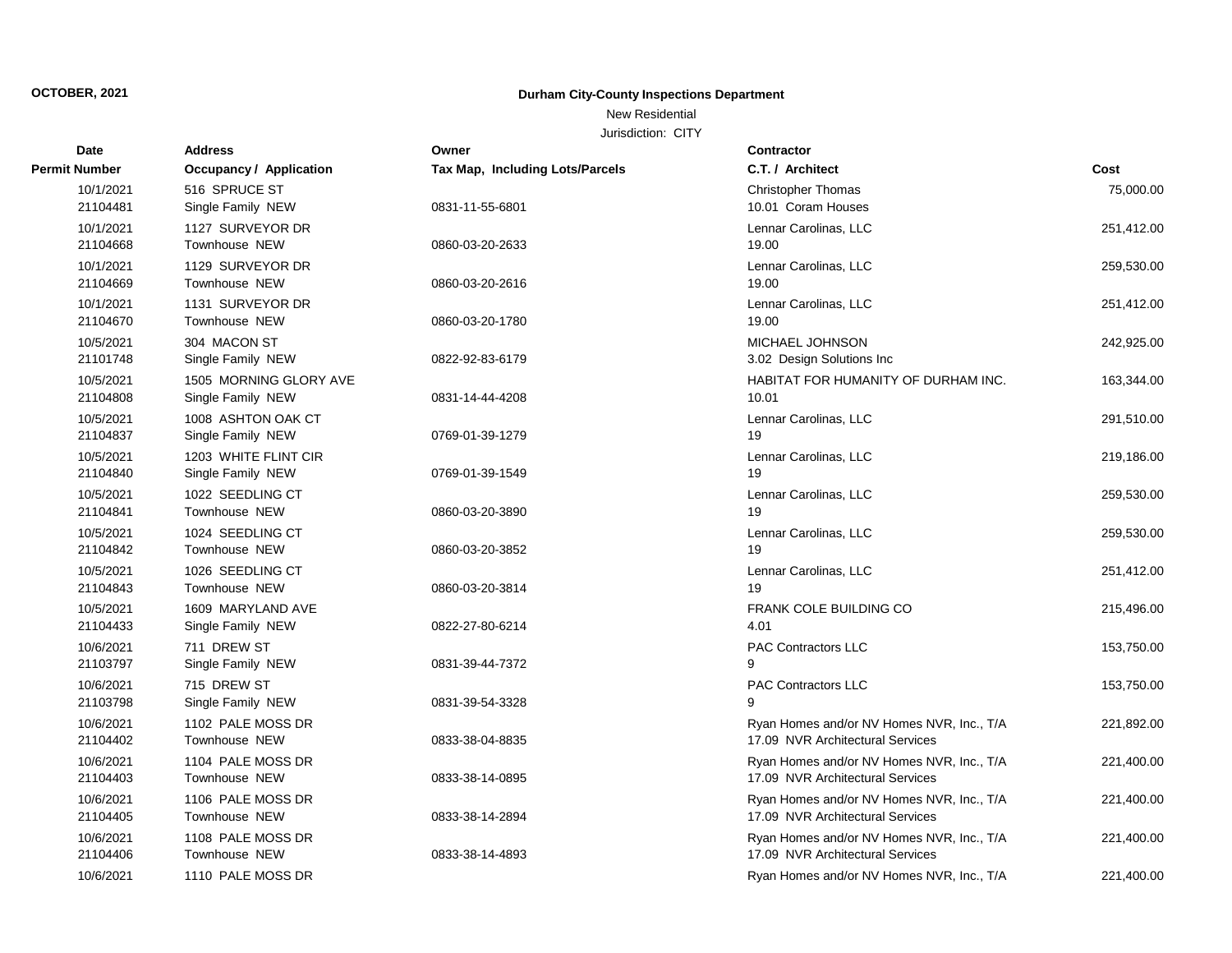### New Residential

| Date                  | <b>Address</b>                     | Owner                           | <b>Contractor</b>                                                             |            |
|-----------------------|------------------------------------|---------------------------------|-------------------------------------------------------------------------------|------------|
| Permit Number         | Occupancy / Application            | Tax Map, Including Lots/Parcels | C.T. / Architect                                                              | Cost       |
| 21104408              | Townhouse NEW                      | 0833-38-14-6893                 | 17.09 NVR Architectural Services                                              |            |
| 10/6/2021             | 1112 PALE MOSS DR                  |                                 | Ryan Homes and/or NV Homes NVR, Inc., T/A                                     | 221,400.00 |
| 21104409              | Townhouse NEW                      | 0833-38-14-8892                 | 17.09 NVR Architectural Services                                              |            |
| 10/6/2021<br>21104410 | 1114 PALE MOSS DR<br>Townhouse NEW | 0833-38-24-1861                 | Ryan Homes and/or NV Homes NVR, Inc., T/A<br>17.09 NVR Architectural Services | 221,892.00 |
| 10/6/2021             | 4021 CHAUCER DR                    |                                 | Deborah L. Engle                                                              | 18,535.00  |
| 21104554              | Single Family NEW                  | 0824-03-03-1108                 | 17.11                                                                         |            |
| 10/6/2021             | 4400 HULON DR                      |                                 | <b>CHASE BUILDING COMPANY</b>                                                 | 491,262.00 |
| 21104588              | Single Family NEW                  | 0800-01-36-3854                 | 20.17                                                                         |            |
| 10/6/2021             | 1108 SEEDLING CT                   |                                 | Lennar Carolinas, LLC                                                         | 251,412.00 |
| 21104749              | Townhouse NEW                      | 0860-03-20-1845                 | 19                                                                            |            |
| 10/6/2021             | 1106 SEEDLING CT                   |                                 | Lennar Carolinas, LLC                                                         | 259,530.00 |
| 21104748              | Townhouse NEW                      | 0860-03-20-1885                 | 19                                                                            |            |
| 10/6/2021             | 1104 SEEDLING CT                   |                                 | Lennar Carolinas, LLC                                                         | 259,530.00 |
| 21104747              | Townhouse NEW                      | 0860-03-20-2825                 | 19                                                                            |            |
| 10/6/2021             | 1102 SEEDLING CT                   |                                 | Lennar Carolinas, LLC                                                         | 259,530.00 |
| 21104746              | <b>Townhouse NEW</b>               | 0860-03-20-2865                 | 19                                                                            |            |
| 10/7/2021             | 1205 WHITE FLINT CIR               |                                 | Lennar Carolinas, LLC                                                         | 291,510.00 |
| 21104744              | Single Family NEW                  | 0769-01-39-1601                 | 19                                                                            |            |
| 10/7/2021             | 201 NELSON ST                      |                                 | MIC Holding, LLC                                                              | 102,828.00 |
| 21104754              | Single Family NEW                  | 0820-89-11-6366                 | 13.03                                                                         |            |
| 10/7/2021             | 203 NELSON ST                      |                                 | MIC Holding, LLC                                                              | 102,828.00 |
| 21104755              | Single Family NEW                  | 0820-89-21-0157                 | 13.03                                                                         |            |
| 10/7/2021             | 205 NELSON ST                      |                                 | MIC Holding, LLC                                                              | 102,828.00 |
| 21104756              | Single Family NEW                  | 0820-89-21-4011                 | 13.03                                                                         |            |
| 10/7/2021             | 1209 WHITE FLINT CIR               |                                 | Lennar Carolinas, LLC                                                         | 219,186.00 |
| 21104892              | Single Family NEW                  | 0769-01-39-0634                 | 19                                                                            |            |
| 10/7/2021             | 301 N PLUM ST                      |                                 | HABITAT FOR HUMANITY OF DURHAM INC.                                           | 198,153.00 |
| 21104737              | Single Family NEW                  | 0831-14-44-3404                 | 10.01                                                                         |            |
| 10/7/2021             | 1211 WHITE FLINT CIR               |                                 | Lennar Carolinas, LLC                                                         | 291,510.00 |
| 21104893              | Single Family NEW                  | 0769-01-29-9695                 | 19                                                                            |            |
| 10/11/2021            | 2326 ENGLEWOOD AVE                 |                                 | David R. Parker                                                               | 454,050.00 |
| 21104514              | Single Family NEW                  | 0822-13-04-3802                 | 4.01 Riverbank Custom Homes                                                   |            |
| 10/11/2021            | 1111 WISHING WELL LN               |                                 | Lennar Carolinas, LLC                                                         | 300,735.00 |
| 21104717              | Townhouse NEW                      | 0840-01-52-5576                 | 18.09                                                                         |            |
| 10/11/2021            | 1115 WISHING WELL LN               |                                 | Lennar Carolinas, LLC                                                         | 300,735.00 |
| 21104718              | Townhouse NEW                      | 0840-01-52-5878                 | 18.09                                                                         |            |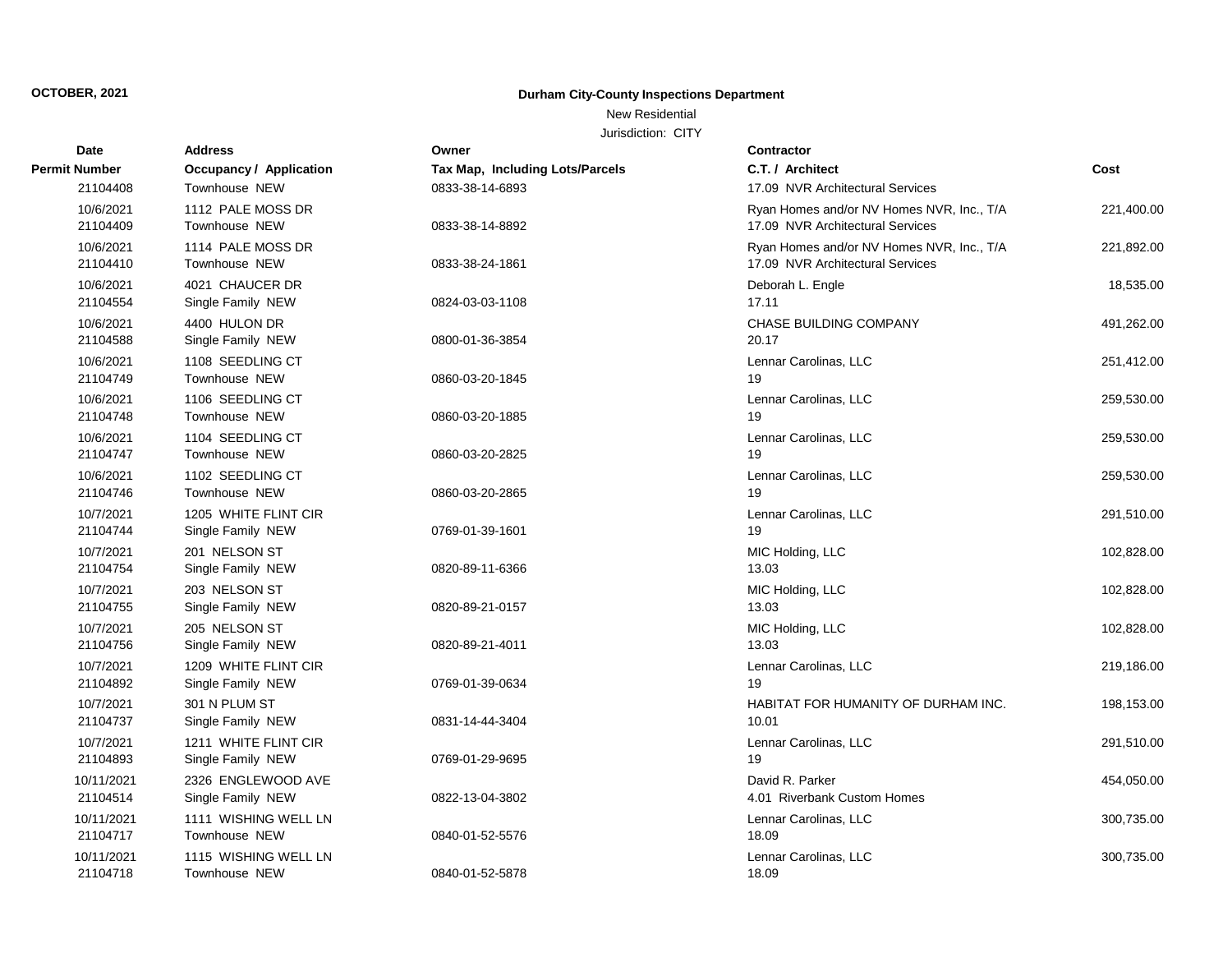## New Residential

| Date                   | <b>Address</b>                               | Owner                           | <b>Contractor</b>                                                             |            |
|------------------------|----------------------------------------------|---------------------------------|-------------------------------------------------------------------------------|------------|
| Permit Number          | <b>Occupancy / Application</b>               | Tax Map, Including Lots/Parcels | C.T. / Architect                                                              | Cost       |
| 10/11/2021<br>21104716 | 1107 WISHING WELL LN<br><b>Townhouse NEW</b> | 0840-01-52-5370                 | Lennar Carolinas, LLC<br>18.09                                                | 300,735.00 |
| 10/11/2021<br>21104720 | 1103 WISHING WELL LN<br><b>Townhouse NEW</b> | 0840-01-51-5996                 | Lennar Carolinas, LLC<br>18.09                                                | 295,692.00 |
| 10/11/2021<br>21104721 | 1233 PATE FARM LN<br><b>Townhouse NEW</b>    | 0840-00-68-3395                 | Lennar Carolinas, LLC<br>18.09                                                | 300,735.00 |
| 10/11/2021<br>21104722 | 1237 PATE FARM LN<br><b>Townhouse NEW</b>    | 0840-00-68-0471                 | Lennar Carolinas, LLC<br>18.09                                                | 295,692.00 |
| 10/11/2021<br>21104723 | 1241 PATE FARM LN<br><b>Townhouse NEW</b>    | 0840-00-58-7475                 | Lennar Carolinas, LLC<br>18.09                                                | 300,735.00 |
| 10/11/2021<br>21104727 | 302 VILLANOVA DR<br><b>Townhouse NEW</b>     | 0737-26-25-8479                 | Pulte Home Company, LLC<br>20.27 Pulte Homes                                  | 284,376.00 |
| 10/11/2021<br>21104728 | 304 VILLANOVA DR<br><b>Townhouse NEW</b>     | 0737-26-25-6511                 | Pulte Home Company, LLC<br>20.27 Pulte Homes                                  | 226,566.00 |
| 10/11/2021<br>21104729 | 306 VILLANOVA DR<br>Townhouse NEW            | 0737-26-25-3592                 | Pulte Home Company, LLC<br>20.27 Pulte Homes                                  | 226,812.00 |
| 10/11/2021<br>21104730 | 308 VILLANOVA DR<br>Townhouse NEW            | 0737-26-25-1573                 | Pulte Home Company, LLC<br>20.27 Pulte Homes                                  | 224,598.00 |
| 10/11/2021<br>21104731 | 310 VILLANOVA DR<br>Townhouse NEW            | 0737-26-15-9554                 | Pulte Home Company, LLC<br>20.27 Pulte Homes                                  | 236,898.00 |
| 10/11/2021<br>21104732 | 312 VILLANOVA DR<br>Townhouse NEW            | 0737-26-15-7535                 | Pulte Home Company, LLC<br>20.27 Pulte Homes                                  | 226,566.00 |
| 10/11/2021<br>21104733 | 314 VILLANOVA DR<br>Townhouse NEW            | 0737-26-15-4586                 | Pulte Home Company, LLC<br>20.27 Pulte Homes                                  | 224,598.00 |
| 10/11/2021<br>21104809 | 2917 KIRBY ST<br>Single Family NEW           | 0830-10-82-0427                 | Ryan Homes and/or NV Homes NVR, Inc., T/A<br>20.26 NVR Architectural Services | 552,147.00 |
| 10/11/2021<br>21104810 | 3109 KIRBY ST<br>Single Family NEW           | 0739-19-73-9881                 | Ryan Homes and/or NV Homes NVR, Inc., T/A<br>20.26 NVR Architectural Services | 402,702.00 |
| 10/11/2021<br>21104940 | 5425 RIPPLEBROOK RD<br>Single Family NEW     | 0825-03-21-6606                 | True Homes, LLC<br>16.03 Dan Puvak                                            | 367,032.00 |
| 10/11/2021<br>21104941 | 5433 RIPPLEBROOK RD<br>Single Family NEW     | 0825-21-69-6348                 | True Homes, LLC<br>16.03 Dan Puvak                                            | 368,877.00 |
| 10/12/2021<br>21103770 | 707 DREW ST<br>Single Family NEW             | 0831-39-43-7248                 | <b>PAC Contractors LLC</b><br>9                                               | 288,927.00 |
| 10/12/2021<br>21103771 | 801 DREW ST<br>Single Family NEW             | 0831-39-53-3354                 | <b>PAC Contractors LLC</b><br>9                                               | 288,927.00 |
| 10/12/2021             | 202 OAKCHEST CT                              |                                 | JOSEPH K. STEWART                                                             | 277.611.00 |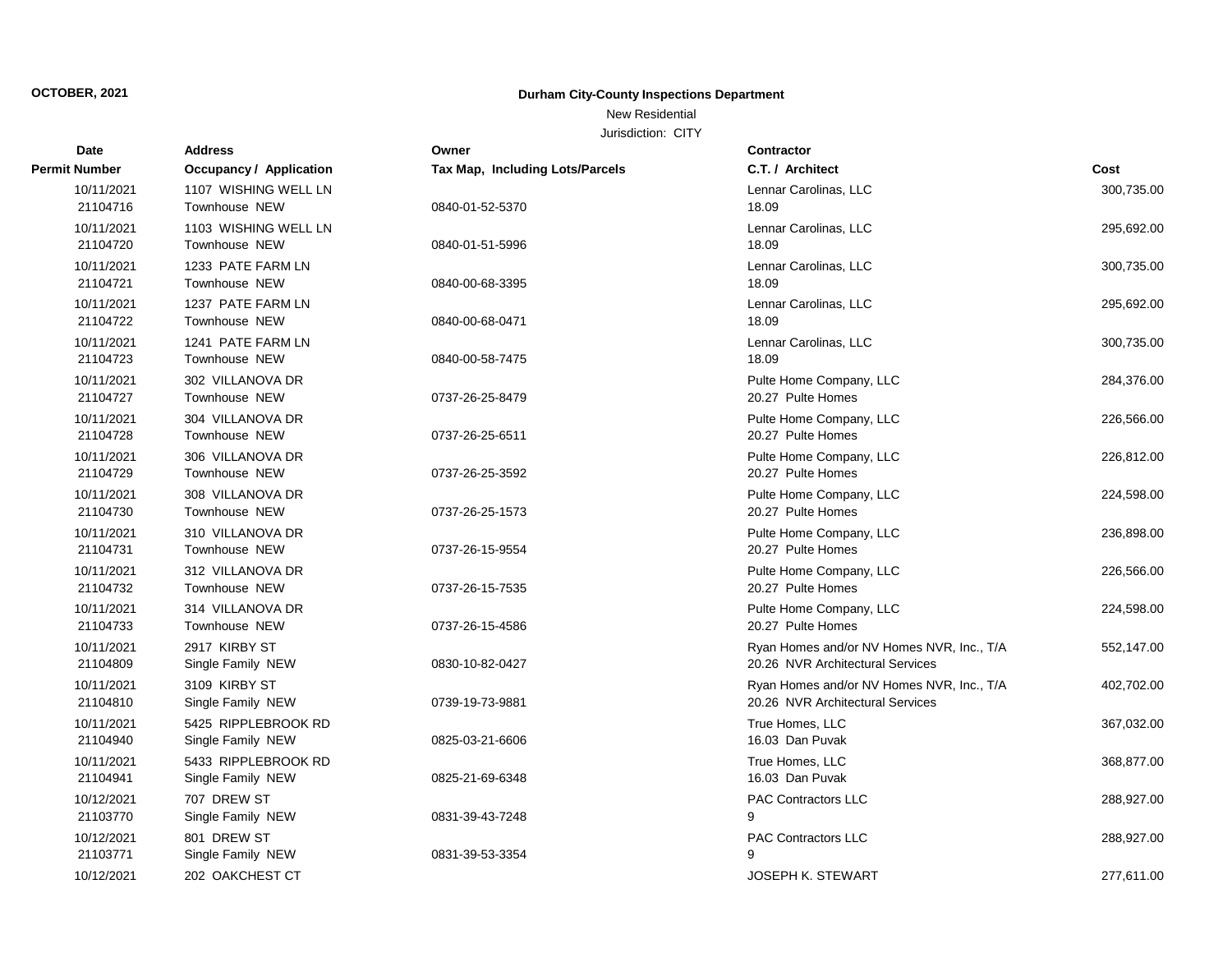### New Residential

| Date                   | <b>Address</b>                     | Owner                           | <b>Contractor</b>                              |            |
|------------------------|------------------------------------|---------------------------------|------------------------------------------------|------------|
| Permit Number          | Occupancy / Application            | Tax Map, Including Lots/Parcels | C.T. / Architect                               | Cost       |
| 21104909               | Townhouse NEW                      | 0860-19-93-8264                 | 18.08 JDS Consulting & Design                  |            |
| 10/12/2021             | 204 OAKCHEST CT                    |                                 | <b>JOSEPH K. STEWART</b>                       | 268,140.00 |
| 21104910               | Townhouse NEW                      | 0860-29-03-1276                 | 18.08 JDS Consulting & Design                  |            |
| 10/12/2021             | 206 OAKCHEST CT                    |                                 | JOSEPH K. STEWART                              | 267,156.00 |
| 21104911               | Townhouse NEW                      | 0860-29-03-3297                 | 18.08 JDS Consulting & Design                  |            |
| 10/12/2021             | 208 OAKCHEST CT                    |                                 | JOSEPH K. STEWART                              | 286,467.00 |
| 21104912               | Townhouse NEW                      | 0860-29-03-6248                 | 18.08 JDS Consulting & Design                  |            |
| 10/12/2021             | 1824 FARM POND TRL                 |                                 | HHHunt Homes Raleigh-Durham, LLC               | 315,864.00 |
| 21104967               | Single Family NEW                  | 0769-91-68-2147                 | 19.00                                          |            |
| 10/13/2021             | 1716 FOREST RD                     |                                 | Recovery Roofing of NC LLC                     | 143,541.00 |
| 21104550               | Single Family NEW                  | 0822-47-59-9403                 | 3.01 Thompson Plans                            |            |
| 10/14/2021             | 6521 AMBER SPRINGS DR              |                                 | Weekley Homes, LLC, T/A David Weekley Homes    | 312,297.00 |
| 21104899               | Townhouse NEW                      | 0728-45-33-7273                 | 20.21                                          |            |
| 10/14/2021             | 6517 AMBER SPRINGS DR              |                                 | Weekley Homes, LLC, T/A David Weekley Homes    | 369,738.00 |
| 21104897               | Townhouse NEW                      | 0728-45-43-2174                 | 20.21                                          |            |
| 10/14/2021             | 6519 AMBER SPRINGS DR              |                                 | Weekley Homes, LLC, T/A David Weekley Homes    | 302,949.00 |
| 21104898               | <b>Townhouse NEW</b>               | 0728-45-43-0128                 | 20.21                                          |            |
| 10/14/2021             | 6523 AMBER SPRINGS DR              |                                 | Weekley Homes, LLC, T/A David Weekley Homes    | 323,736.00 |
| 21104900               | Townhouse NEW                      | 0728-45-33-5238                 | 20.21                                          |            |
| 10/14/2021             | 6525 AMBER SPRINGS DR              |                                 | Weekley Homes, LLC, T/A David Weekley Homes    | 312,297.00 |
| 21104901               | <b>Townhouse NEW</b>               | 0728-45-33-2382                 | 20.21                                          |            |
| 10/14/2021             | 6527 AMBER SPRINGS DR              |                                 | Weekley Homes, LLC, T/A David Weekley Homes    | 300,120.00 |
| 21104902               | Townhouse NEW                      | 0728-45-33-0347                 | 20.21                                          |            |
| 10/15/2021             | 1424 MATHISON ST                   |                                 | <b>DANIEL RIOS</b>                             | 147,231.00 |
| 21104576               | Single Family NEW                  | 0831-21-84-1327                 | 14                                             |            |
| 10/15/2021             | 1027 DEPOT DR                      |                                 | Meritage Homes of the Carolinas, Inc.          | 401,841.00 |
| 21104906               | Single Family NEW                  | 0749-59-67-7210                 | 18.09                                          |            |
| 10/15/2021             | 1029 DEPOT DR                      |                                 | Meritage Homes of the Carolinas, Inc.          | 384,129.00 |
| 21104908               | Single Family NEW                  | 0749-59-66-6811                 | 18.09                                          |            |
| 10/15/2021             | 1103 DEPOT DR                      |                                 | Meritage Homes of the Carolinas, Inc.          | 351,042.00 |
| 21104913               | Single Family NEW                  | 0749-59-66-5412                 | 18.09                                          |            |
| 10/15/2021             | 1105 DEPOT DR                      |                                 | Meritage Homes of the Carolinas, Inc.          | 384,129.00 |
| 21104914               | Single Family NEW                  | 0749-59-66-4021                 | 18.09                                          |            |
| 10/15/2021             | 1107 DEPOT DR                      |                                 | Meritage Homes of the Carolinas, Inc.          | 401,841.00 |
| 21104915               | Single Family NEW                  | 0749-59-65-2579                 | 18.09                                          |            |
| 10/15/2021<br>21104916 | 1111 DEPOT DR<br>Single Family NEW | 0749-59-33-0761                 | Meritage Homes of the Carolinas, Inc.<br>18.09 | 342,801.00 |
|                        |                                    |                                 |                                                |            |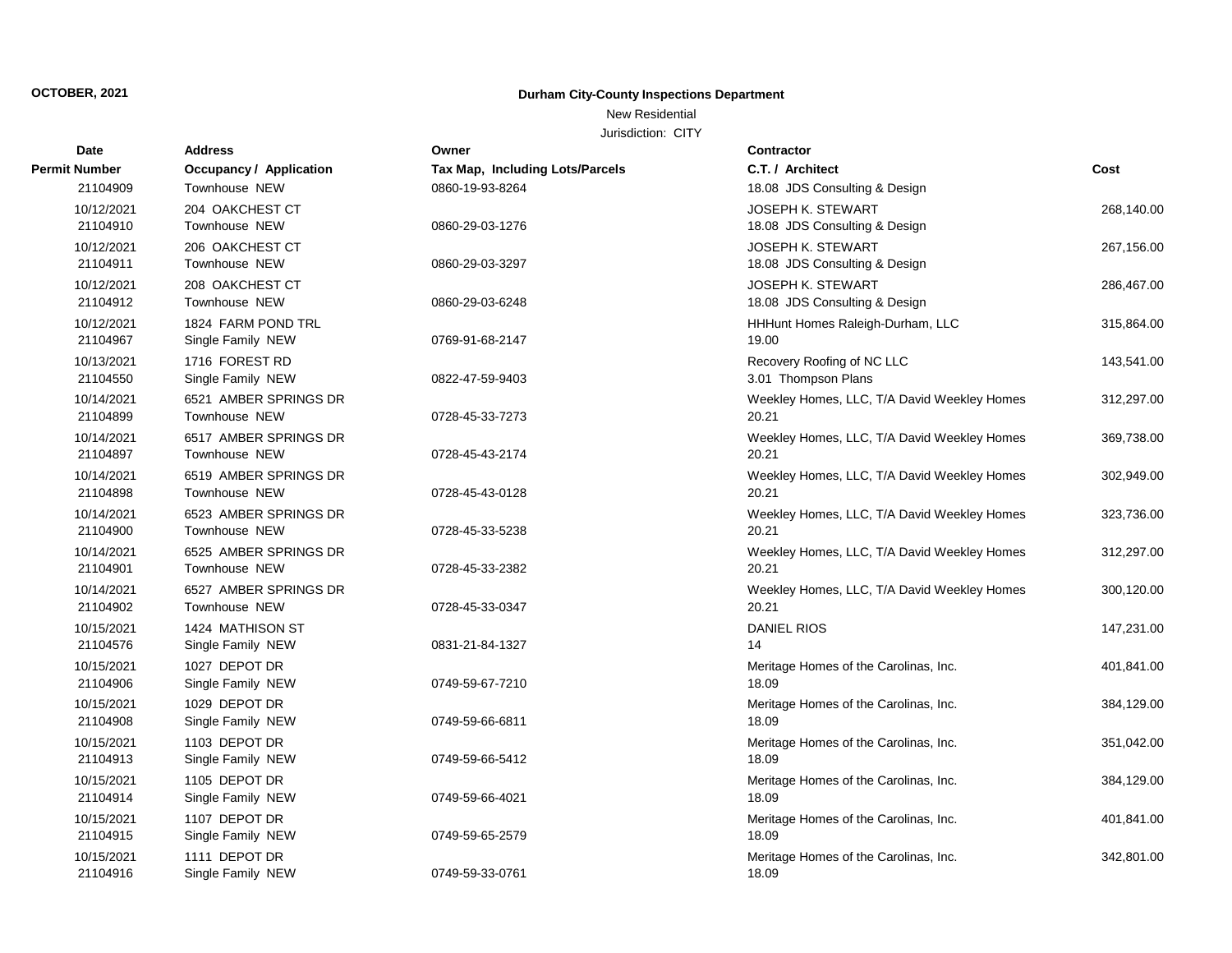New Residential

| <b>Date</b>            | <b>Address</b>                            | Owner                           | <b>Contractor</b>                                  |            |
|------------------------|-------------------------------------------|---------------------------------|----------------------------------------------------|------------|
| <b>Permit Number</b>   | <b>Occupancy / Application</b>            | Tax Map, Including Lots/Parcels | C.T. / Architect                                   | Cost       |
| 10/15/2021<br>21104917 | 1113 DEPOT DR<br>Single Family NEW        | 0749-59-24-7300                 | Meritage Homes of the Carolinas, Inc.<br>18.09     | 306,639.00 |
| 10/18/2021<br>21105035 | 1117 W KNOX ST<br>Single Family NEW       | 0822-63-16-4784                 | LEGACY BUILDING CO., LLC<br>3.01 Hobie Carver      | 146,985.00 |
| 10/18/2021<br>21105053 | 1038 ARBOR EDGE LN<br>Townhouse NEW       | 0860-29-27-3730                 | <b>JOSEPH K. STEWART</b><br>18.08                  | 245,016.00 |
| 10/18/2021<br>21105054 | 1040 ARBOR EDGE LN<br>Townhouse NEW       | 0860-29-27-3415                 | <b>JOSEPH K. STEWART</b><br>18.08                  | 268,140.00 |
| 10/18/2021<br>21105056 | 1042 ARBOR EDGE LN<br>Townhouse NEW       | 0860-29-27-3204                 | <b>JOSEPH K. STEWART</b><br>18.08                  | 267,156.00 |
| 10/18/2021<br>21105059 | 1044 ARBOR EDGE LN<br>Townhouse NEW       | 0860-29-26-2998                 | <b>JOSEPH K. STEWART</b><br>18.08                  | 277,611.00 |
| 10/18/2021<br>21105013 | 1103 PALE MOSS DR<br>Townhouse NEW        | 0833-38-05-8815                 | Ryan Homes and/or NV Homes NVR, Inc., T/A<br>17.09 | 221,892.00 |
| 10/18/2021<br>21105015 | 1105 PALE MOSS DR<br>Townhouse NEW        | 0833-38-15-0893                 | Ryan Homes and/or NV Homes NVR, Inc., T/A<br>17.09 | 221,400.00 |
| 10/18/2021<br>21105016 | 1107 PALE MOSS DR<br>Townhouse NEW        | 0833-38-15-2892                 | Ryan Homes and/or NV Homes NVR, Inc., T/A<br>17.09 | 221,400.00 |
| 10/18/2021<br>21105017 | 1109 PALE MOSS DR<br>Townhouse NEW        | 0833-38-15-4891                 | Ryan Homes and/or NV Homes NVR, Inc., T/A<br>17.09 | 221,400.00 |
| 10/18/2021<br>21105018 | 1111 PALE MOSS DR<br><b>Townhouse NEW</b> | 0833-38-15-6891                 | Ryan Homes and/or NV Homes NVR, Inc., T/A<br>17.09 | 221,400.00 |
| 10/18/2021<br>21105019 | 1113 PALE MOSS DR<br>Townhouse NEW        | 0833-38-15-8890                 | Ryan Homes and/or NV Homes NVR, Inc., T/A<br>17.09 | 221,400.00 |
| 10/18/2021<br>21105020 | 1115 PALE MOSS DR<br><b>Townhouse NEW</b> | 0833-38-25-1779                 | Ryan Homes and/or NV Homes NVR, Inc., T/A<br>17.09 | 221,892.00 |
| 10/18/2021<br>21105021 | 1019 COMMACK DR<br><b>Townhouse NEW</b>   | 0749-47-94-7239                 | M/I HOMES OF RALEIGH LLC<br>18.09                  | 332,100.00 |
| 10/18/2021<br>21105023 | 1021 COMMACK DR<br>Townhouse NEW          | 0749-47-94-9288                 | M/I HOMES OF RALEIGH LLC<br>18.09                  | 332,100.00 |
| 10/18/2021<br>21105025 | 1023 COMMACK DR<br><b>Townhouse NEW</b>   | 0749-57-04-2207                 | M/I HOMES OF RALEIGH LLC<br>18.09                  | 332,100.00 |
| 10/18/2021<br>21105026 | 1025 COMMACK DR<br>Townhouse NEW          | 0749-57-04-4289                 | M/I HOMES OF RALEIGH LLC<br>18.09                  | 332,100.00 |
| 10/18/2021<br>21104958 | 1007 COMMACK DR<br><b>Townhouse NEW</b>   | 0749-47-84-1167                 | M/I HOMES OF RALEIGH LLC<br>18.09                  | 333,945.00 |
| 10/18/2021             | 1009 COMMACK DR                           |                                 | M/I HOMES OF RALEIGH LLC                           | 331.854.00 |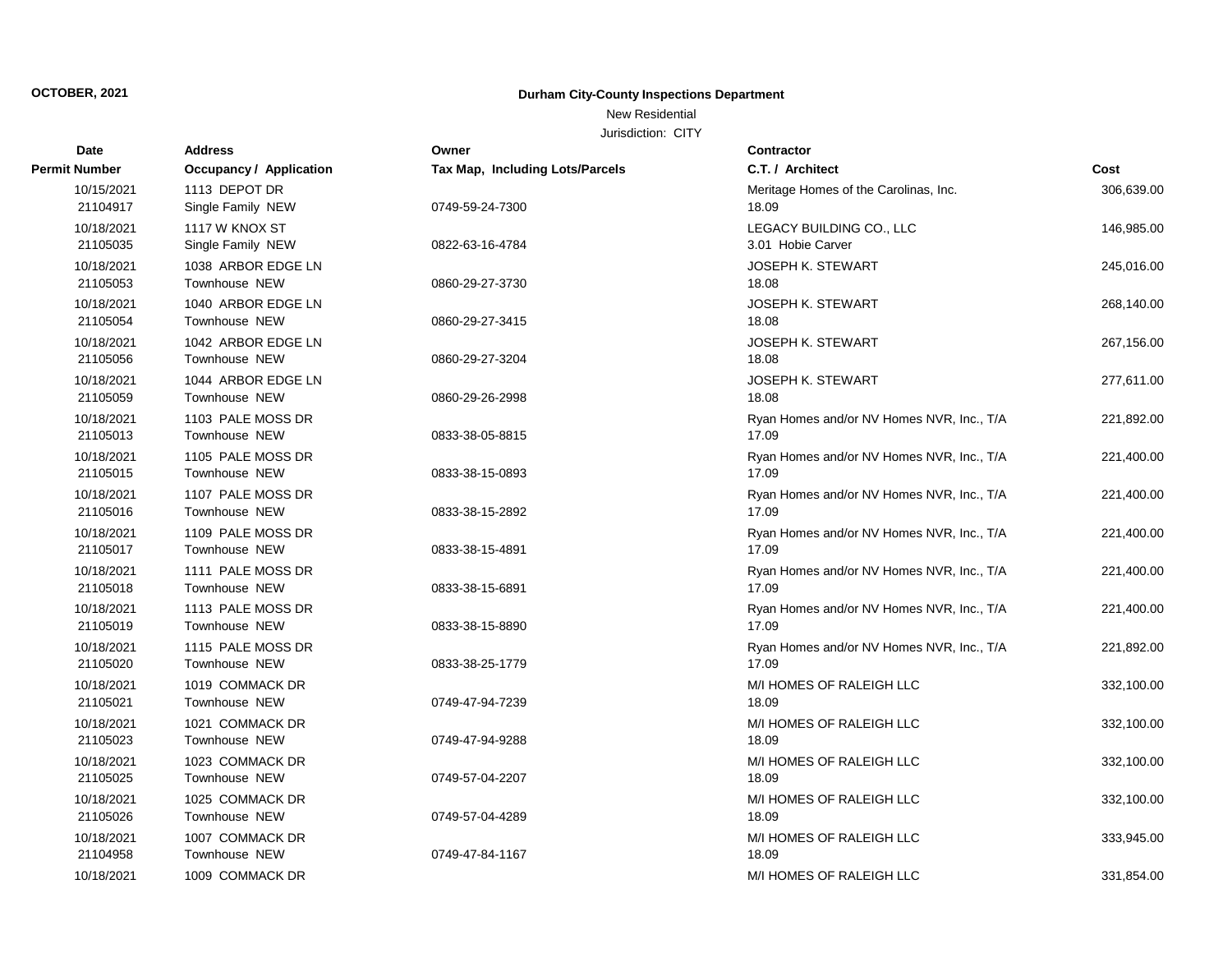### New Residential

| Date                   | <b>Address</b>                             | Owner                                  | <b>Contractor</b>                                  |            |
|------------------------|--------------------------------------------|----------------------------------------|----------------------------------------------------|------------|
| <b>Permit Number</b>   | Occupancy / Application                    | <b>Tax Map, Including Lots/Parcels</b> | C.T. / Architect                                   | Cost       |
| 21104959               | Townhouse NEW                              | 0749-47-84-4211                        | 18.09                                              |            |
| 10/18/2021<br>21104960 | 1011 COMMACK DR<br>Townhouse NEW           | 0749-47-84-6234                        | M/I HOMES OF RALEIGH LLC<br>18.09                  | 330,255.00 |
| 10/18/2021<br>21104961 | 1013 COMMACK DR<br><b>Townhouse NEW</b>    | 0749-47-84-8256                        | M/I HOMES OF RALEIGH LLC<br>18.09                  | 332,100.00 |
| 10/18/2021<br>21104962 | 1015 COMMACK DR<br><b>Townhouse NEW</b>    | 0749-47-94-1207                        | M/I HOMES OF RALEIGH LLC<br>18.09                  | 331,854.00 |
| 10/19/2021<br>21104689 | 1909 MILAN ST<br>Single Family NEW         | 0842-35-11-7929                        | Sun Forest Systems<br>18.01                        | 189,051.00 |
| 10/19/2021<br>21104818 | 1913 MILAN ST<br>Single Family NEW         | 0842-35-13-4080                        | <b>Sun Forest Systems</b><br>18.01                 | 189,051.00 |
| 10/19/2021<br>21105069 | 1052 ARBOR EDGE LN<br><b>Townhouse NEW</b> | 0860-29-26-2157                        | <b>JOSEPH K. STEWART</b><br>18.08                  | 292,371.00 |
| 10/19/2021<br>21105062 | 1050 ARBOR EDGE LN<br>Townhouse NEW        | 0860-29-26-2473                        | <b>JOSEPH K. STEWART</b><br>18.08                  | 258,546.00 |
| 10/19/2021<br>21105061 | 1048 ARBOR EDGE LN<br><b>Townhouse NEW</b> | 0860-29-26-2689                        | <b>JOSEPH K. STEWART</b><br>18.08                  | 286,344.00 |
| 10/19/2021<br>21104708 | 2304 NEVADA AVE<br>Single Family NEW       | 0821-01-63-4578                        | WALLACE, B. DESIGN & CONSTRUCTION<br>6.00          | 220,662.00 |
| 10/20/2021<br>21104475 | 1308 CASTLEBAY RD<br>Single Family NEW     | 0831-89-72-0636                        | Durham Building Company, LLC<br>10.02              | 199,014.00 |
| 10/20/2021<br>21104477 | 1308 CASTLEBAY RD<br>Single Family NEW     | 0831-89-72-2854                        | Durham Building Company, LLC                       | 284,868.00 |
| 10/20/2021<br>21105078 | 1013 ROMERIA DR<br><b>Townhouse NEW</b>    | 0739-29-18-0824                        | Ryan Homes and/or NV Homes NVR, Inc., T/A<br>20.26 | 206,886.00 |
| 10/20/2021<br>21105079 | 1015 ROMERIA DR<br>Townhouse NEW           | 0739-29-18-1622                        | Ryan Homes and/or NV Homes NVR, Inc., T/A<br>20.26 | 261,006.00 |
| 10/20/2021<br>21105080 | 1017 ROMERIA DR<br><b>Townhouse NEW</b>    | 0739-29-18-2404                        | Ryan Homes and/or NV Homes NVR, Inc., T/A<br>20.26 | 261,006.00 |
| 10/20/2021<br>21105081 | 1019 ROMERIA DR<br><b>Townhouse NEW</b>    | 0739-29-18-2285                        | Ryan Homes and/or NV Homes NVR, Inc., T/A<br>20.26 | 231,978.00 |
| 10/20/2021<br>21105082 | 1021 ROMERIA DR<br><b>Townhouse NEW</b>    | 0739-29-18-3067                        | Ryan Homes and/or NV Homes NVR, Inc., T/A<br>20.26 | 241,941.00 |
| 10/20/2021<br>21105083 | 1023 ROMERIA DR<br><b>Townhouse NEW</b>    | 0739-29-17-4849                        | Ryan Homes and/or NV Homes NVR, Inc., T/A<br>20.26 | 233,700.00 |
| 10/20/2021<br>21105085 | 1027 ROMERIA DR<br>Townhouse NEW           | 0739-29-17-6427                        | Ryan Homes and/or NV Homes NVR, Inc., T/A<br>20.26 | 265,926.00 |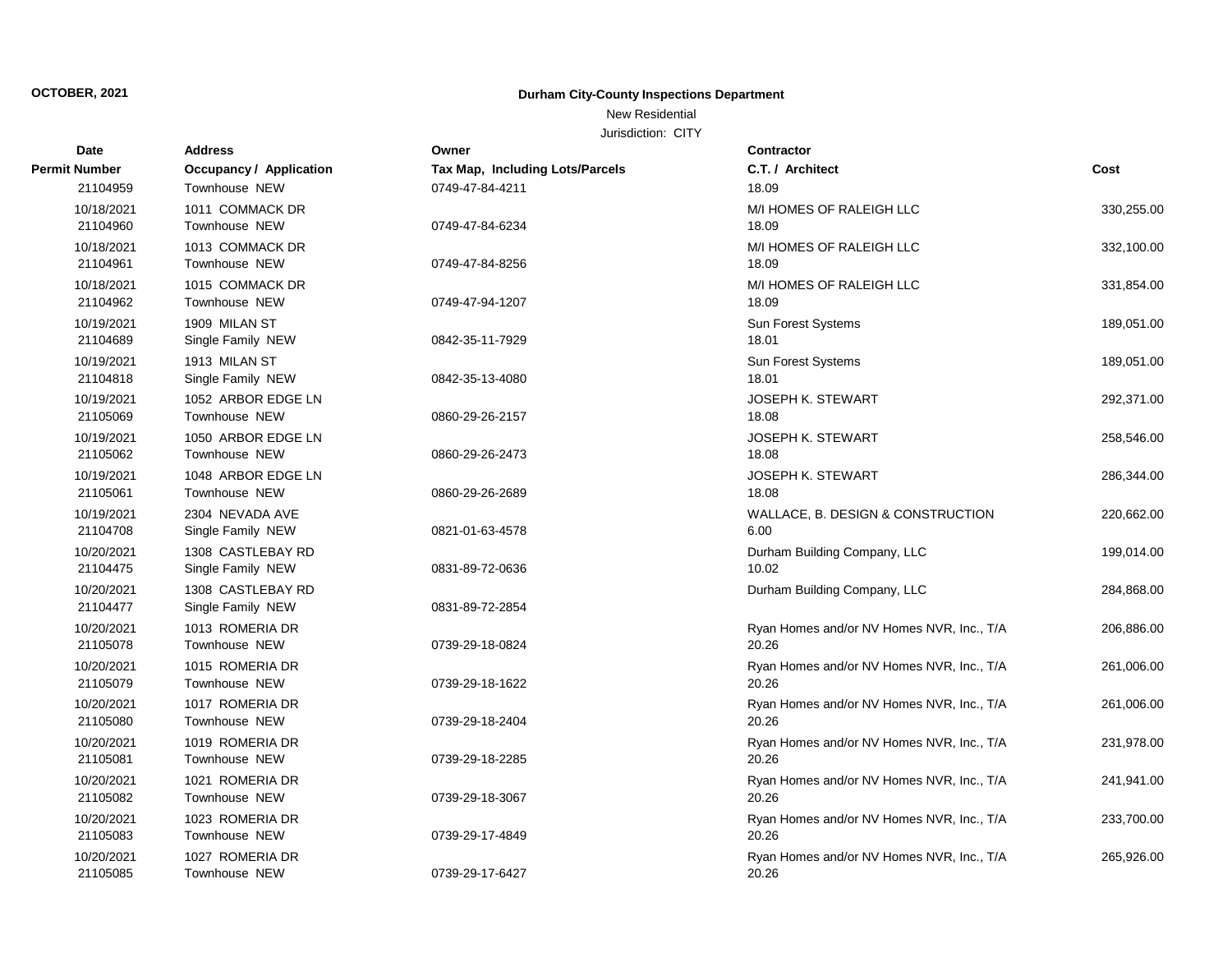New Residential

| Date                   | <b>Address</b>                           | Owner                           | Contractor                                         |              |
|------------------------|------------------------------------------|---------------------------------|----------------------------------------------------|--------------|
| <b>Permit Number</b>   | <b>Occupancy / Application</b>           | Tax Map, Including Lots/Parcels | C.T. / Architect                                   | Cost         |
| 10/20/2021<br>21105084 | 1025 ROMERIA DR<br><b>Townhouse NEW</b>  | 0739-29-17-5720                 | Ryan Homes and/or NV Homes NVR, Inc., T/A<br>20.26 | 231,978.00   |
| 10/20/2021<br>21103171 | 518 N ROXBORO ST<br><b>Townhouse NEW</b> | 0831-17-09-3889                 | Concept 8, LLC<br>11.00 J DAVIS ARCHITECTS         | 275,643.00   |
| 10/20/2021<br>21103172 | 520 N ROXBORO ST<br><b>Townhouse NEW</b> | 0831-18-00-4084                 | Concept 8, LLC<br>11.00 J DAVIS ARCHITECTS         | 301,965.00   |
| 10/20/2021<br>21103173 | 522 N ROXBORO ST<br><b>Townhouse NEW</b> | 0831-18-00-5189                 | Concept 8, LLC<br>11.00 J DAVIS ARCHITECTS         | 301,965.00   |
| 10/20/2021<br>21103174 | 524 N ROXBORO ST<br><b>Townhouse NEW</b> | 0831-18-00-6385                 | Concept 8, LLC<br>11.00 J DAVIS ARCHITECTS         | 301,965.00   |
| 10/20/2021<br>21103175 | 526 N ROXBORO ST<br><b>Townhouse NEW</b> | 0831-18-00-7479                 | Concept 8, LLC<br>11.00 J DAVIS ARCHITECTS         | 271,461.00   |
| 10/20/2021<br>21103176 | 528 N ROXBORO ST<br><b>Townhouse NEW</b> | 0831-18-00-8686                 | Concept 8, LLC<br>11.00 J DAVIS ARCHITECTS         | 296,307.00   |
| 10/20/2021<br>21105113 | 1511 GLACIER DR<br>Townhouse NEW         | 0739-22-24-1079                 | Pulte Home Company, LLC<br>20.25                   | 287,205.00   |
| 10/20/2021<br>21105114 | 1513 GLACIER DR<br><b>Townhouse NEW</b>  | 0739-22-23-1871                 | Pulte Home Company, LLC<br>20.25                   | 224,598.00   |
| 10/20/2021<br>21105115 | 1515 GLACIER DR<br><b>Townhouse NEW</b>  | 0739-22-23-1579                 | Pulte Home Company, LLC<br>20.25                   | 226,566.00   |
| 10/20/2021<br>21105116 | 1517 GLACIER DR<br>Townhouse NEW         | 0739-22-23-1279                 | Pulte Home Company, LLC<br>20.25                   | 272,445.00   |
| 10/20/2021<br>21105131 | 1502 GLACIER DR<br><b>Townhouse NEW</b>  | 0739-22-05-8114                 | Pulte Home Company, LLC<br>20.25 Pulte Homes       | 272,445.00   |
| 10/20/2021<br>21105132 | 1504 GLACIER DR<br>Townhouse NEW         | 0739-22-04-8817                 | Pulte Home Company, LLC<br>20.25 Pulte Homes       | 236,898.00   |
| 10/20/2021<br>21105133 | 1506 GLACIER DR<br><b>Townhouse NEW</b>  | 0739-22-04-8615                 | Pulte Home Company, LLC<br>20.25 Pulte Homes       | 226,812.00   |
| 10/20/2021<br>21105134 | 1508 GLACIER DR<br>Townhouse NEW         | 0739-22-04-8403                 | Pulte Home Company, LLC<br>20.25 Pulte Homes       | 2,245,908.00 |
| 10/20/2021<br>21105135 | 1510 GLACIER DR<br>Townhouse NEW         | 0739-22-04-8106                 | Pulte Home Company, LLC<br>20.25 Pulte Homes       | 286,467.00   |
| 10/22/2021<br>21104790 | 1013 WELLS ST<br>Single Family NEW       | 0821-14-43-9561                 | JR Colvin Construction, LLC<br>$\overline{7}$      | 132,000.00   |
| 10/22/2021<br>21105117 | 319 VILLANOVA DR<br><b>Townhouse NEW</b> | 0737-26-14-0108                 | Pulte Home Company, LLC<br>20.27                   | 284,745.00   |
| 10/22/2021             | 321 VILLANOVA DR                         |                                 | Pulte Home Company, LLC                            | 224,598.00   |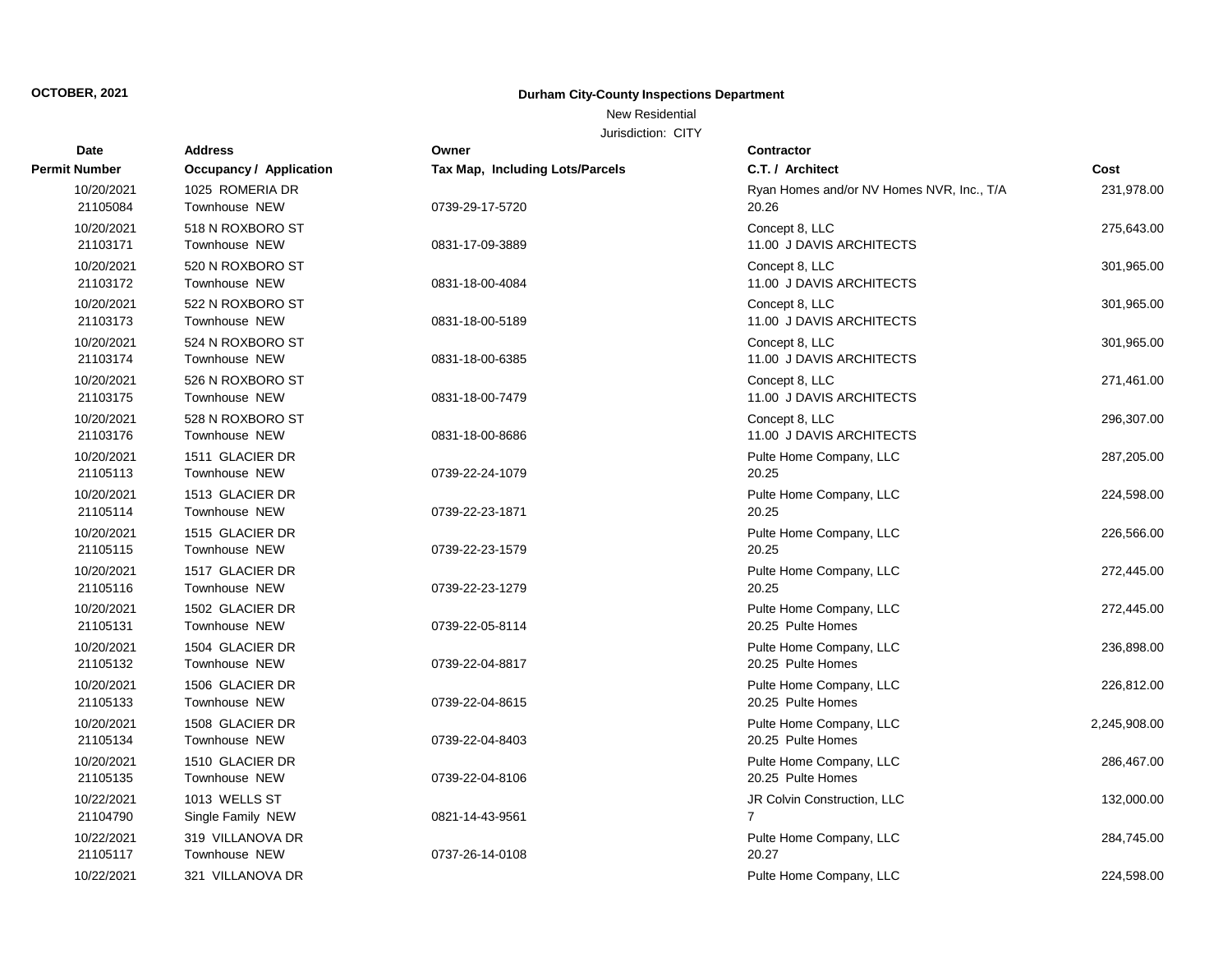### New Residential

| Date                   | <b>Address</b>                           | Owner                                  | <b>Contractor</b>                                                 |            |
|------------------------|------------------------------------------|----------------------------------------|-------------------------------------------------------------------|------------|
| <b>Permit Number</b>   | <b>Occupancy / Application</b>           | <b>Tax Map, Including Lots/Parcels</b> | C.T. / Architect                                                  | Cost       |
| 21105118               | Townhouse NEW                            | 0737-26-04-7149                        | 20.27                                                             |            |
| 10/22/2021<br>21105119 | 323 VILLANOVA DR<br><b>Townhouse NEW</b> | 0737-26-04-5220                        | Pulte Home Company, LLC<br>20.27                                  | 224,598.00 |
| 10/22/2021<br>21105120 | 325 VILLANOVA DR<br><b>Townhouse NEW</b> | 0737-26-04-2263                        | Pulte Home Company, LLC<br>20.27                                  | 287,205.00 |
| 10/26/2021<br>21104649 | 1318 MONTAGUE AVE<br>Single Family NEW   | 0769-01-28-4597                        | Lennar Carolinas, LLC<br>19                                       | 372,690.00 |
| 10/26/2021<br>21104650 | 1320 MONTAGUE AVE<br>Single Family NEW   | 0769-01-28-5621                        | Lennar Carolinas, LLC<br>19                                       | 343,662.00 |
| 10/26/2021<br>21104863 | 3 CORTONA DR<br>Single Family NEW        | 0709-03-03-8255                        | <b>VICTOR M ROCHA-HERNANDEZ</b><br>20.18                          | 663,585.00 |
| 10/27/2021<br>21104694 | 1428 MATHISON ST<br>Single Family NEW    | 0831-21-84-1327                        | <b>DANIEL RIOS</b><br>14                                          | 149,814.00 |
| 10/27/2021<br>21104934 | 305 CHERRY GROVE ST<br>Single Family NEW | 0831-54-55-9846                        | M2K HOME SOLUTIONS, LLC.<br>10.01 K&A Home Designs                | 272,568.00 |
| 10/27/2021<br>21104968 | 1102 DEPOT DR<br>Single Family NEW       | 0749-59-46-8742                        | Meritage Homes of the Carolinas, Inc.<br>18.09                    | 342,801.00 |
| 10/27/2021<br>21104969 | 1104 DEPOT DR<br>Single Family NEW       | 0749-59-46-7203                        | Meritage Homes of the Carolinas, Inc.<br>18.09                    | 306,639.00 |
| 10/27/2021<br>21104970 | 1106 DEPOT DR<br>Single Family NEW       | 0749-59-45-4841                        | Meritage Homes of the Carolinas, Inc.<br>18.09                    | 260,145.00 |
| 10/27/2021<br>21104971 | 1108 DEPOT DR<br>Single Family NEW       | 0749-59-35-9551                        | Meritage Homes of the Carolinas, Inc.<br>18.09                    | 342,801.00 |
| 10/27/2021<br>21104973 | 1110 DEPOT DR<br>Single Family NEW       | 0749-59-35-1593                        | Meritage Homes of the Carolinas, Inc.<br>18.09                    | 384,129.00 |
| 10/27/2021<br>21104974 | 1112 DEPOT DR<br>Single Family NEW       | 0749-59-25-7050                        | Meritage Homes of the Carolinas, Inc.<br>18.09                    | 384,129.00 |
| 10/27/2021<br>21105057 | 1012 DEPOT DR<br>Single Family NEW       | 0840-50-50-7217                        | Meritage Homes of the Carolinas, Inc.<br>18.09 Summit Engineering | 305,409.00 |
| 10/27/2021<br>21105087 | 3003 BRYANT ST<br>Single Family NEW      | 0840-05-09-0145                        | Gitto Enterprises Inc.<br>18.02                                   | 208,977.00 |
| 10/27/2021<br>21105095 | 836 N MANGUM ST<br>Townhouse NEW         | 0832-10-21-1080                        | HOMES BY DICKERSON, INC.<br>8.02 MHA Works                        | 530,800.00 |
| 10/27/2021<br>21105096 | 838 N MANGUM ST<br><b>Townhouse NEW</b>  | 0832-10-21-2245                        | HOMES BY DICKERSON, INC.<br>8.02 MHA Works                        | 530,800.00 |
| 10/27/2021<br>21105097 | 840 N MANGUM ST<br><b>Townhouse NEW</b>  | 0832-10-21-3408                        | HOMES BY DICKERSON, INC.<br>8.02 MHA Works                        | 530,800.00 |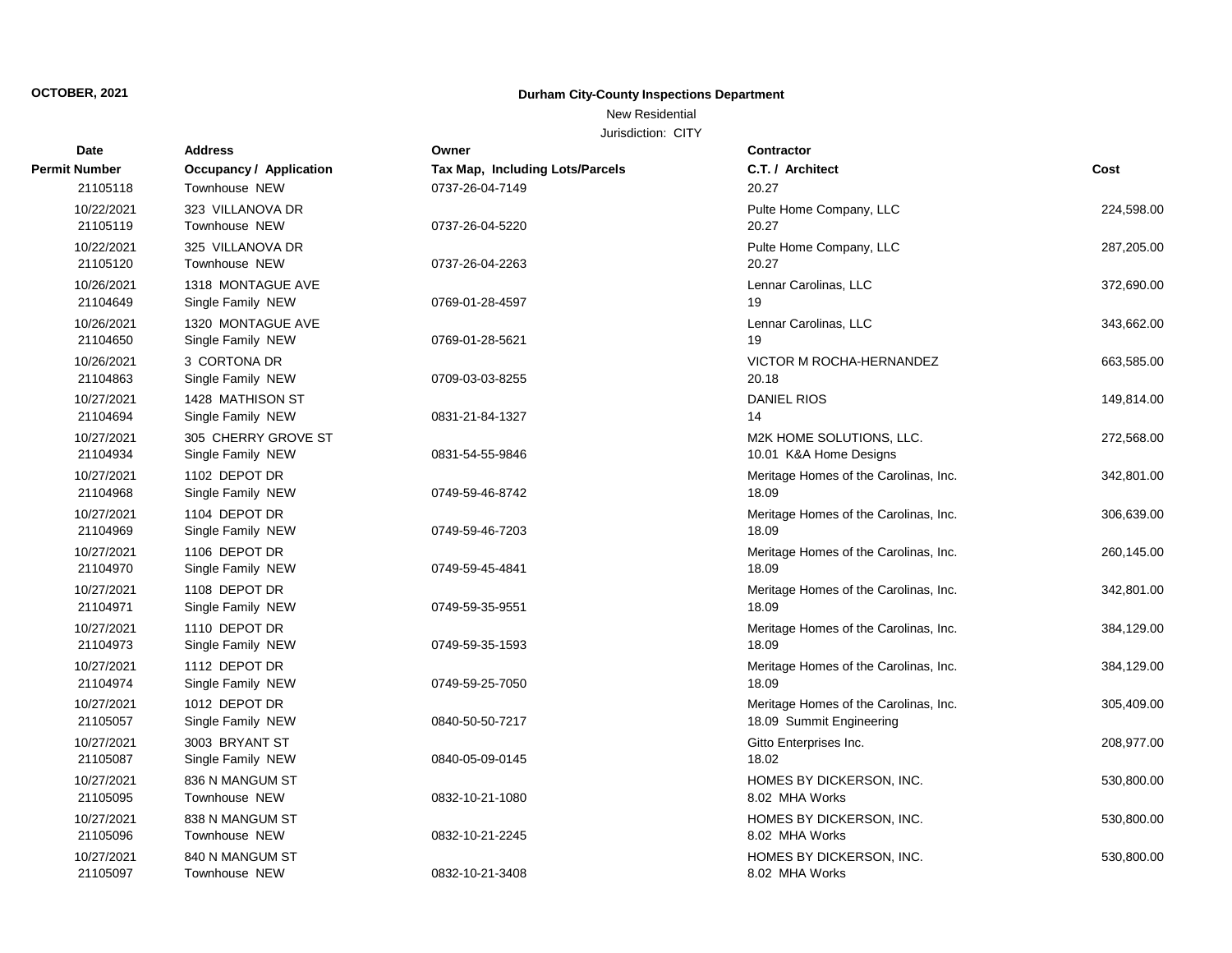New Residential

| <b>Date</b>            | <b>Address</b>                           | Owner                           | <b>Contractor</b>                                         |            |
|------------------------|------------------------------------------|---------------------------------|-----------------------------------------------------------|------------|
| <b>Permit Number</b>   | <b>Occupancy / Application</b>           | Tax Map, Including Lots/Parcels | C.T. / Architect                                          | Cost       |
| 10/27/2021<br>21105098 | 842 N MANGUM ST<br>Townhouse NEW         | 0832-10-21-3752                 | HOMES BY DICKERSON, INC.<br>8.02 MHA Works                | 530,800.00 |
| 10/27/2021<br>21105099 | 844 N MANGUM ST<br><b>Townhouse NEW</b>  | 0832-10-21-4905                 | HOMES BY DICKERSON, INC.<br>8.02 MHA Works                | 530,800.00 |
| 10/27/2021<br>21105100 | 846 N MANGUM ST<br>Townhouse NEW         | 0832-10-22-4251                 | HOMES BY DICKERSON. INC.<br>8.02 MHA Works                | 530,800.00 |
| 10/28/2021<br>21105175 | 1031 HEARTSTONE WAY<br>Townhouse NEW     | 0729-78-37-5970                 | <b>JOSEPH K. STEWART</b><br>20.26 JDS Consulting & Design | 285,852.00 |
| 10/28/2021<br>21105176 | 1033 HEARTSTONE WAY<br>Townhouse NEW     | 0729-78-37-3939                 | <b>JOSEPH K. STEWART</b><br>20.26 JDS Consulting & Design | 246,369.00 |
| 10/28/2021<br>21105177 | 1035 HEARTSTONE WAY<br>Townhouse NEW     | 0729-78-38-1048                 | <b>JOSEPH K. STEWART</b><br>20.26 JDS Consulting & Design | 258,054.00 |
| 10/28/2021<br>21105178 | 1037 HEARTSTONE WAY<br>Townhouse NEW     | 0729-78-28-9230                 | <b>JOSEPH K. STEWART</b><br>20.26 JDS Consulting & Design | 273,306.00 |
| 10/28/2021<br>21105179 | 1219 CITADEL AVE<br>Townhouse NEW        | 0737-26-12-7675                 | Pulte Home Company, LLC<br>20.27 Pulte Home Company LLC   | 226,566.00 |
| 10/28/2021<br>21105180 | 1221 CITADEL AVE<br>Townhouse NEW        | 0737-26-12-4698                 | Pulte Home Company, LLC<br>20.27 Pulte Home Company LLC   | 224,598.00 |
| 10/28/2021<br>21105181 | 1223 CITADEL AVE<br><b>Townhouse NEW</b> | 0737-26-12-2678                 | Pulte Home Company, LLC<br>20.27 Pulte Home Company LLC   | 236,898.00 |
| 10/28/2021<br>21105182 | 1225 CITADEL AVE<br><b>Townhouse NEW</b> | 0737-26-12-0659                 | Pulte Home Company, LLC<br>20.27 Pulte Home Company LLC   | 226,812.00 |
| 10/28/2021<br>21105183 | 1227 CITADEL AVE<br>Townhouse NEW        | 0737-26-02-8639                 | Pulte Home Company, LLC<br>20.27 Pulte Home Company LLC   | 226,566.00 |
| 10/28/2021<br>21105184 | 1229 CITADEL AVE<br>Townhouse NEW        | 0737-26-02-5780                 | Pulte Home Company, LLC<br>20.27 Pulte Home Company LLC   | 224,598.00 |
| 10/28/2021<br>21105218 | 1501 GLACIER DR<br>Townhouse NEW         | 0739-22-25-1496                 | Pulte Home Company, LLC<br>20.25                          | 288,435.00 |
| 10/28/2021<br>21105219 | 1503 GLACIER DR<br>Townhouse NEW         | 0739-22-25-1184                 | Pulte Home Company, LLC<br>20.25                          | 226,566.00 |
| 10/28/2021<br>21105220 | 1505 GLACIER DR<br>Townhouse NEW         | 0739-22-24-1982                 | Pulte Home Company, LLC<br>20.25                          | 224,598.00 |
| 10/28/2021<br>21105221 | 1507 GLACIER DR<br>Townhouse NEW         | 0739-22-24-1780                 | Pulte Home Company, LLC<br>20.25                          | 224,598.00 |
| 10/28/2021<br>21105222 | 1509 GLACIER DR<br><b>Townhouse NEW</b>  | 0739-22-24-1472                 | Pulte Home Company, LLC<br>20.25                          | 272,445.00 |
| 10/28/2021             | 1015 DEPOT DR                            |                                 | Meritage Homes of the Carolinas, Inc.                     | 384.129.00 |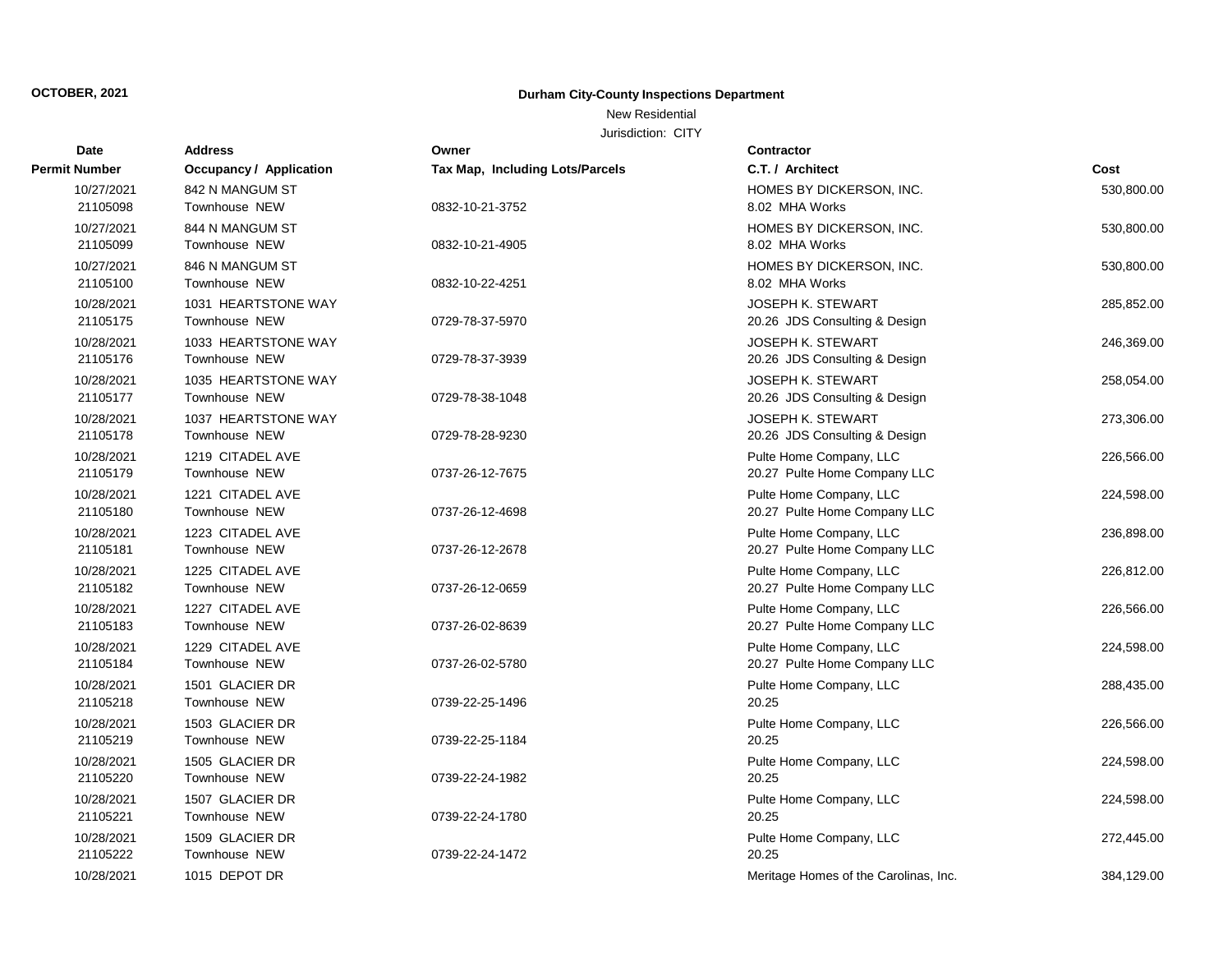### New Residential

| Date                   | <b>Address</b>                               | Owner                           | Contractor                                                                |              |
|------------------------|----------------------------------------------|---------------------------------|---------------------------------------------------------------------------|--------------|
| Permit Number          | <b>Occupancy / Application</b>               | Tax Map, Including Lots/Parcels | C.T. / Architect                                                          | Cost         |
| 21105224               | Single Family NEW                            | 0749-59-79-3531                 | 18.09                                                                     |              |
| 10/28/2021<br>21105225 | 1017 DEPOT DR<br>Single Family NEW           | 0749-59-79-2133                 | Meritage Homes of the Carolinas, Inc.<br>18.09                            | 401,841.00   |
| 10/28/2021<br>21105226 | 1019 DEPOT DR<br>Single Family NEW           | 0749-59-78-1734                 | Meritage Homes of the Carolinas, Inc.<br>18.09                            | 384,129.00   |
| 10/28/2021<br>21105228 | 1021 DEPOT DR<br>Single Family NEW           | 0749-59-78-0325                 | Meritage Homes of the Carolinas, Inc.<br>18.09                            | 342,801.00   |
| 10/28/2021<br>21105229 | 1023 DEPOT DR<br>Single Family NEW           | 0749-59-67-9927                 | Meritage Homes of the Carolinas, Inc.<br>18.09                            | 268,509.00   |
| 10/28/2021<br>21105231 | 1025 DEPOT DR<br>Single Family NEW           | 0749-59-67-8528                 | Meritage Homes of the Carolinas, Inc.<br>18.09                            | 260,145.00   |
| 10/28/2021<br>21105235 | 1008 KAYA CT<br>Townhouse NEW                | 0769-21-84-3442                 | Lennar Carolinas, LLC                                                     | 360,759.00   |
| 10/28/2021<br>21105236 | 1010 KAYA CT<br>Townhouse NEW                | 0769-21-84-0472                 | Lennar Carolinas, LLC                                                     | 360,759.00   |
| 10/28/2021<br>21105237 | 1012 KAYA CT<br><b>Townhouse NEW</b>         | 0769-21-74-8432                 | Lennar Carolinas, LLC                                                     | 360,759.00   |
| 10/28/2021<br>21105238 | 1014 KAYA CT<br>Townhouse NEW                | 0769-21-74-5471                 | Lennar Carolinas, LLC                                                     | 359,160.00   |
| 10/28/2021<br>21104678 | 2405 MIRIAM CIR<br>Single Family NEW         | 0832-78-64-9349                 | Durham Building Company, LLC<br>18.01 JDS Consulting & Design             | 199,014.00   |
| 10/28/2021<br>21101953 | 1445 FIRST EDITION DR<br>Residential (2) NEW | 0758-10-39-0222                 | <b>Buckingham Construction Corporation</b><br>20.28 Studio M Architecture | 3,008,928.00 |
| 10/28/2021<br>21101954 | 1435 FIRST EDITION DR<br>Residential (2) NEW | 0758-10-39-0222                 | <b>Buckingham Construction Corporation</b><br>20.28 Studio M Architecture | 3,008,928.00 |
| 10/28/2021<br>21101955 | 1425 FIRST EDITION DR<br>Residential (2) NEW | 0758-10-39-0222                 | <b>Buckingham Construction Corporation</b><br>20.28 Studio M Architecture | 3,008,928.00 |
| 10/28/2021<br>21101956 | 5520 PRIMARY DR<br>Residential (2) NEW       | 0758-10-39-0222                 | <b>Buckingham Construction Corporation</b><br>20.28 Studio M Architecture | 3,496,862.00 |
| 10/28/2021<br>21101957 | 1465 FIRST EDITION DR<br>Residential (2) NEW | 0758-10-39-0222                 | <b>Buckingham Construction Corporation</b><br>20.28 Studio M Architecture | 3,496,862.00 |
| 10/28/2021<br>21101958 | 1455 FIRST EDITION DR<br>Residential (2) NEW | 0758-10-39-0222                 | <b>Buckingham Construction Corporation</b><br>20.28 Studio M Architecture | 3,496,862.00 |
| 10/29/2021<br>21104816 | 3001 BEECH GROVE DR<br>Single Family NEW     | 0803-02-56-9541                 | SKYLARK CONSULTANTS, LLC.<br>17.07                                        | 371,000.00   |
| 10/29/2021<br>21105311 | 1819 FARM POND TRL<br>Single Family NEW      | 0769-91-59-0962                 | HHHunt Homes Raleigh-Durham, LLC<br>19.00 Tanner Lester                   | 313,452.00   |